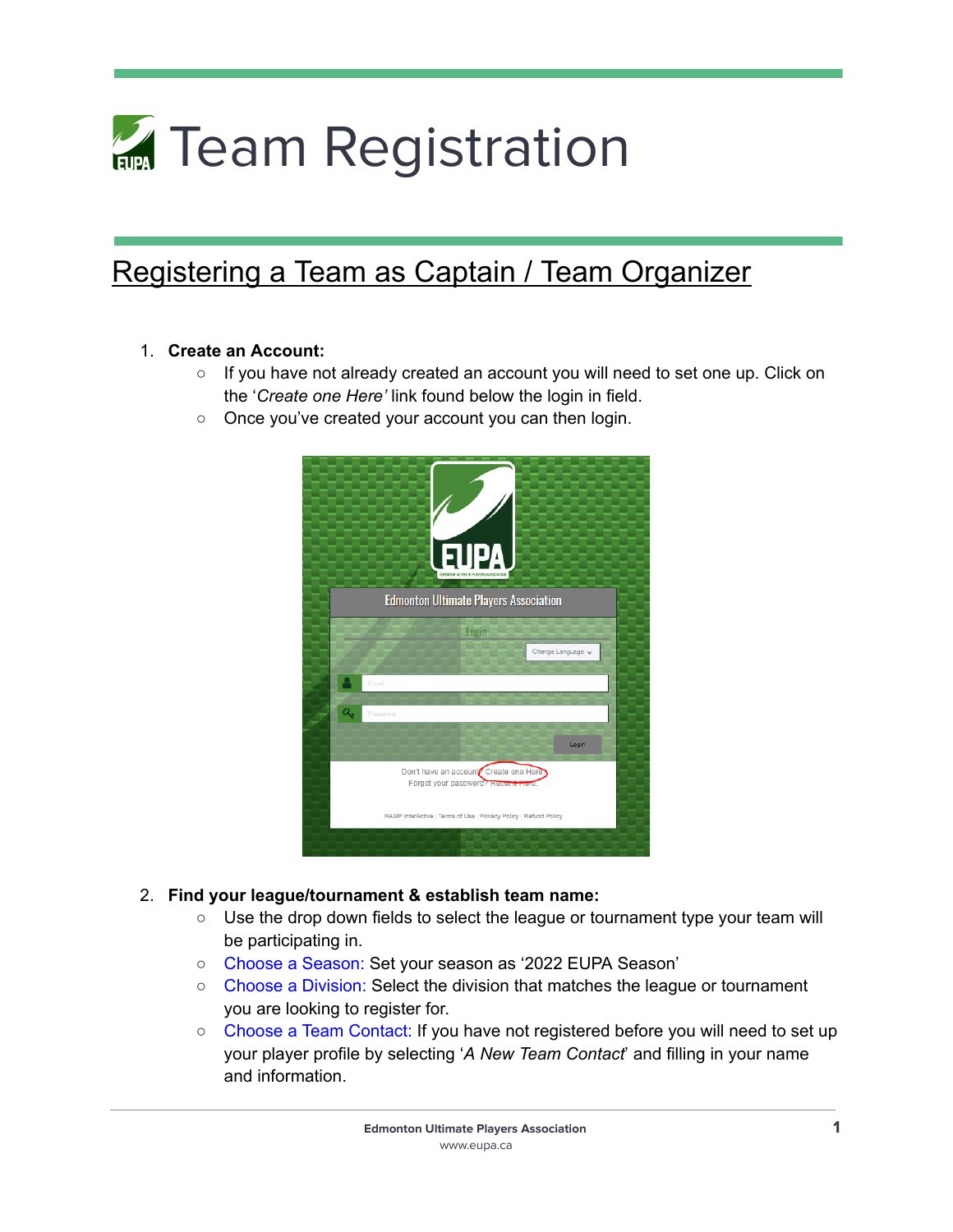- i. This information will be saved for future registrations so next time you will simply be able to select your name in the drop down options.
- Team: Select *"Create a New Team"* and enter a team name when the *"Team Name*" field appears.
	- i. Teams that you have previously registered will appear in the drop down
	- ii. If your roster is not changing, you can select a previously created team for registration to the current league or tournament

### **Edmonton Ultimate Plavers Association Team Registration Choose a Season** 2022 EUPA Season Choose a Division 2022 Adult Team Tournaments Choose a Team Contact Choose

#### 3. **Complete your team registration:**

Continue

- Click the "Submit Registration" button. **This is an important step**. If you do not click the button your team will be visible in your profile but will not be considered registered to the league/tournament.
- A confirmation note will appear
- **○ IMPORTANT: You will still have to register and pay for the league/tournament by registering as a player.**

#### 4. **Inviting players and managing your team:**

- In the sidebar menu, select *"My Teams/Permits"* and then *"My Teams"* from the drop down. Your teams will appear. Select "Manage" for the team you wish to view.
- $\circ$  This is where you will see which players have registered and can view your roster
- You can always access this area of the website again by going to "Member Log In" from the main site (found in top menu bar)

 $\downarrow$ 

 $\ddotmark$ 

 $\ddotmark$ 

◡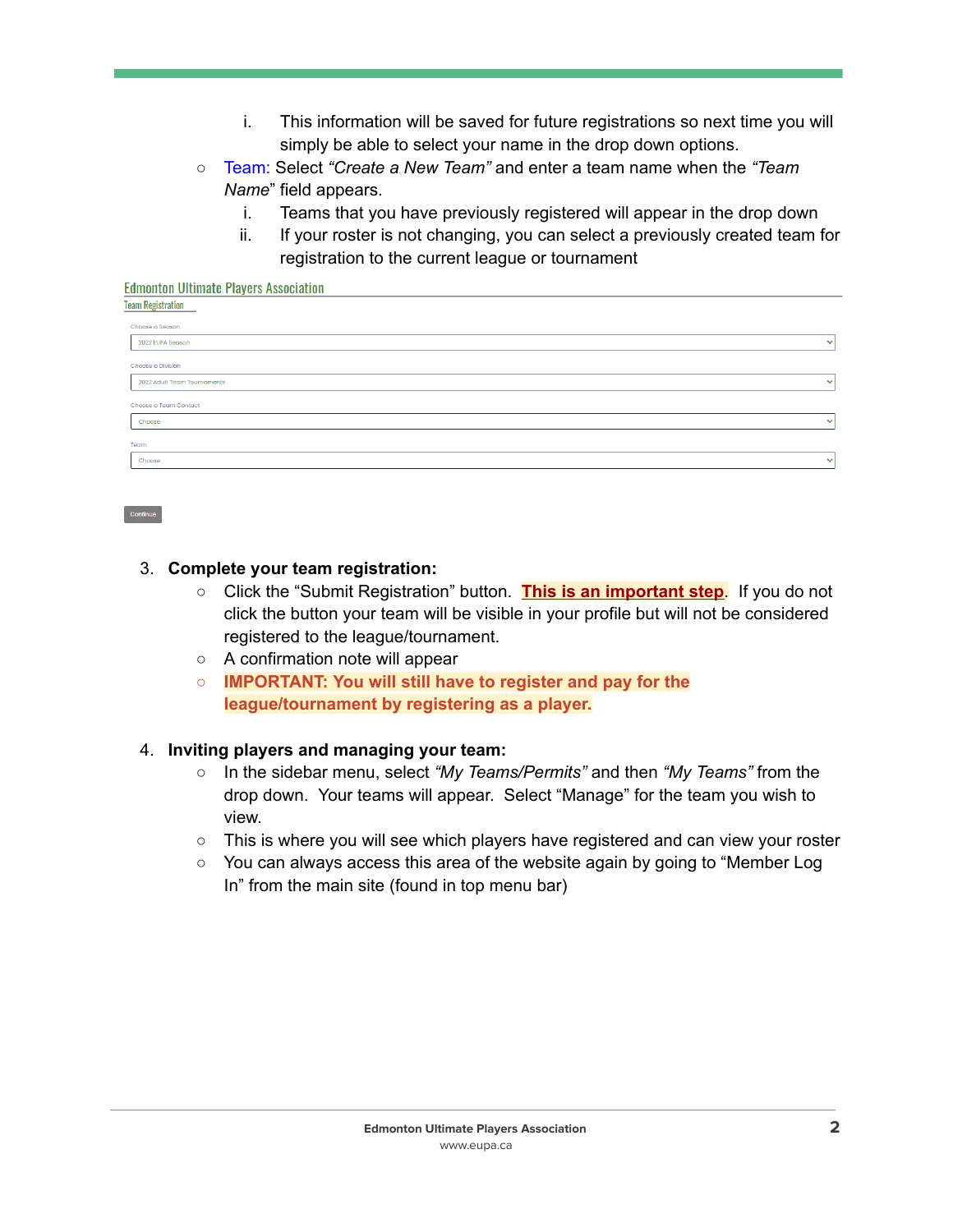

## **Edmonton Ultimate Players Association**

**My Teams** 

| <b>Test Team</b>        |  |  |
|-------------------------|--|--|
| <b>Delete</b><br>Manage |  |  |
| English                 |  |  |

#### **Edmonton Ultimate Players Association**

**My Teams** 

| tegistrations                         |                  |                                             |                  |                          |
|---------------------------------------|------------------|---------------------------------------------|------------------|--------------------------|
| Club                                  | Season           | <b>Division</b>                             | Team             |                          |
| Edmonton Ultimate Players Association | 2022 EUPA Season | 2022 Adult Summer Thursday 7v7 Team Sign Up | <b>Test Team</b> | Team is Active<br>Manage |
|                                       |                  |                                             |                  |                          |

English

#### ○ Invite Code: **This is the link your players will require to register to your team**

i. If your players are having difficulty with receiving invite emails from the website, this link can be provided to them directly but copying and pasting from here

**Edmonton Ultimate Players Association** 

**Test Team** 

| Team        | <b>Test Team</b>                                                                                     |  |  |  |
|-------------|------------------------------------------------------------------------------------------------------|--|--|--|
| Invite Code | <b>bd950</b>                                                                                         |  |  |  |
|             | http://EdmontonUltimate.rampregistrations.com?cmVkaXII=cmVnaXN0ZXJ0ZWFtam9pbg2&dGVhbWNvZGU1=YmQ5NTA1 |  |  |  |
|             | The system won't send invites to email addresses that have already registered on your team           |  |  |  |
|             | <b>Send Invite Emails</b><br>Register to this Team                                                   |  |  |  |
| Season      | 2022 EUPA Season                                                                                     |  |  |  |
|             |                                                                                                      |  |  |  |

- Register to this Team: Click this to register yourself to your team.
	- i. You will need to enter team code to complete this process
	- ii. Click "Find Team" before selecting yourself under "Choose Family Member: This step is important or an error message will appear.
	- iii. Proceed through the registration process for signing up